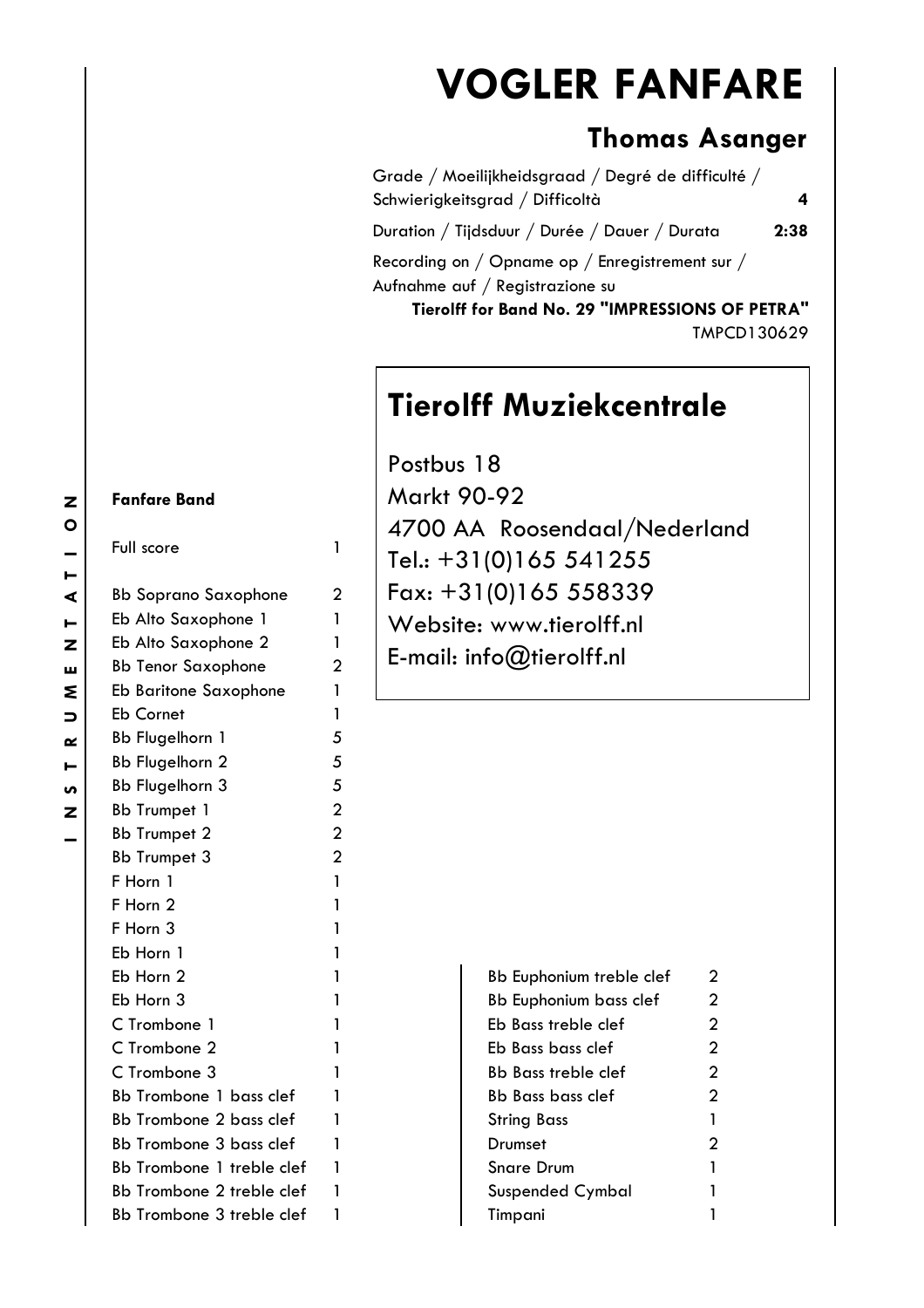#### **VOGLER FANFARE**

#### English:

The Fliegerhorst Vogler Barracks at Hörsching, near Linz (Upper Austria), received its name from the pilot Walter Vogler. On June 15, 1935, he helped two passengers escape from a burning airplane before he died by crashing outside the city centre of Wels (Upper Austria). The "Vogler Fanfare" was commissioned by the Military Band of Upper Austria and its conductor, Dr. Harald Haselmayr, on the occasion of the 2012 inauguration of their new rehearsal room in those barracks.

#### Nederlands:

De Fliegerhorst Vogler Kazerne in Hörsching bij Linz (Oberösterreich) is vernoemd naar de piloot Walter Vogler. Op 15 juni 1935 gaf hij 2 inzittenden de mogelijkheid uit een brandend vliegtuig te ontsnappen. Hijzelf bleef aan boord van het toestel om het vervolgens buiten het centrum van Wels (Oberösterreich) neer te laten storten. De dood nam hij op de koop toe. De Vogler Fanfare is een opdracht van de Militärmusik Oberösterreich en zijn dirigent Dr. Harald Haselmayr ter gelegenheid van de opening van hun nieuwe repetitielokaal op deze kazerne in 2012.

#### Deutsch:

Namensgeber für die Fliegerhorst Vogler Kaserne in Hörsching bei Linz (Oberösterreich) ist der Pilot Walter Vogler. Am 15. Juni 1935 ermöglichte er zwei Besatzungsmitgliedern den Absprung aus einem brennenden Flugzeug. Er selbst nahm dafür den Tod in Kauf um das Flugzeug aus dem Stadtgebiet von Wels (Oberösterreich) zu steuern. Die Vogler Fanfare entstand im Auftrag der Militärmusik Oberösterreich unter Major Dr. Harald Haselmayr im Jahr 2012 zur Eröffnung ihres neuen Probenheimes in der Fliegerhorst Vogler Kaserne.

#### Français:

Le nom de la caserne Fliegerhorst Vogler à Hörsching près de Linz (Haute-Autriche) a été donné en mémoire du pilote Walter Vogler. Le 15 juin 1935, il permet à deux passagers de s'échapper d'un avion en flammes. Il reste lui-même à bord pour le faire écraser en dehors du centre-ville de Welz (Haute-Autriche) et paie cet acte courageux de sa vie. "Fanfare Vogler" a été interprétée par la Musique Militaire de la Haute-Autriche et son chef Dr. Harald Haselmayr à l'occasion de l'inauguration de la nouvelle salle de répétition de cette caserne en 2012.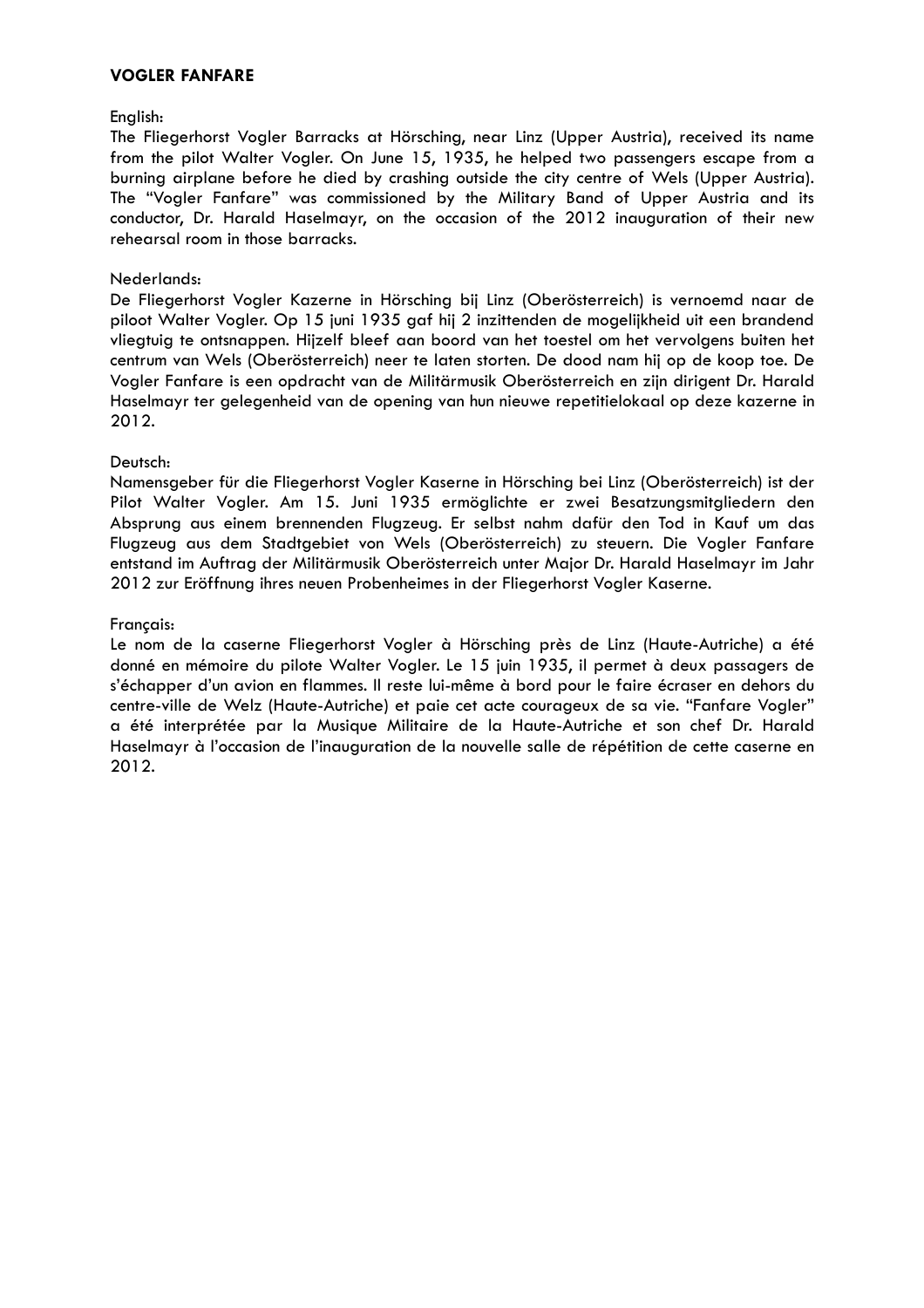#### **THOMAS ASANGER**

#### Nederlands:

Thomas Asanger werd in 1988 in Linz (Boven-Oostenrijk) geboren en behoort tot de interessantste Oostenrijkse componisten van de jonge generatie. Zijn eerste muzieklessen kreeg hij op fagot, piano en muziektheorie. Na zijn eindexamen aan het gymnasium van Perg vervulde hij zijn militaire dienstplicht bij de Militaire Muziekkapel van Boven-Oostenrijk. Ondertussen studeerde Thomas Asanger compositie bij Helmut Schmidinger en fagot aan de Universiteit voor Muziek en Uitvoerende Kunsten in Wenen. Momenteel studeert hij er verder in de muziekpedagogiek met directie als hoofdvak. In 2007 won Asanger de 2de prijs in een door de Oostenrijkse componistenvereniging uitgeschreven compositiewedstrijd voor talentvolle Oostenrijkse componisten.



#### English:

Thomas Asanger was born in 1988 in Linz (Upper Austria) and

belongs to the most interesting Austrian composers of the next generation. He had his first music lessons on bassoon, piano and in music theory. After graduating from the Perg grammar school he served his military service at the Military Music Orchestra Upper Austria. Meanwhile Thomas Asanger studied composition at Helmut Schmidinger and bassoon at the University for Music And Performing Arts Vienna. Currently he's studying music pedagogy with conducting as his major instrument. In 2007 Asanger was awarded 2nd price winner in the Austrian Composer Society composition contest for talented Austrian composers.

#### Deutsch:

Thomas Asanger wurde 1988 in Linz (Oberösterreich) geboren und zählt zu den interessantesten österreichischen Komponisten der jungen Generation. Seine erste musikalische Ausbildung erhielt er zunächst in den Fächern Fagott, Klavier und Musiktheorie. Nach der Matura am Gymnasium in Perg folgte der Präsenzdienst bei der Militärmusik Oberösterreich. Während dieser Zeit studierte Thomas Asanger Komposition bei Helmut Schmidinger und Fagott an der Universität für Musik und darstellende Kunst in Wien. Derzeit setzt er dort seine Ausbildung im Fach Musikpädagogik mit Hauptfach Dirigieren fort. 2007 wurde Thomas Asanger vom österreichischen Komponistenbund mit dem 2. Preis zum besten Nachwuchskomponisten Österreichs ausgezeichnet.

#### Francais:

Thomas Asanger, né en 1988 à Linz (Haute-Autriche), fait partie des plus intéressants compositeurs autrichiens de la jeune génération. Il a étudié la théorie musicale, le basson et le piano. Après avoir terminé ses études au Lycée de Perg, il a fait son service militaire au sein de la Musique Militaire de la Haute-Autriche. Entre-temps, Thomas Asanger a étudié la composition avec Helmut Schmidinger et le basson à l'Université de Musique et d'Arts Appliqués à Vienne. Actuellement, il continue ses études de pédagogie musicale et de direction, comme matière principale, à cette même institution. En 2007 Asanger a obtenu un deuxième prix au concours de composition organisé par l'Association des Compositeurs Autrichiens.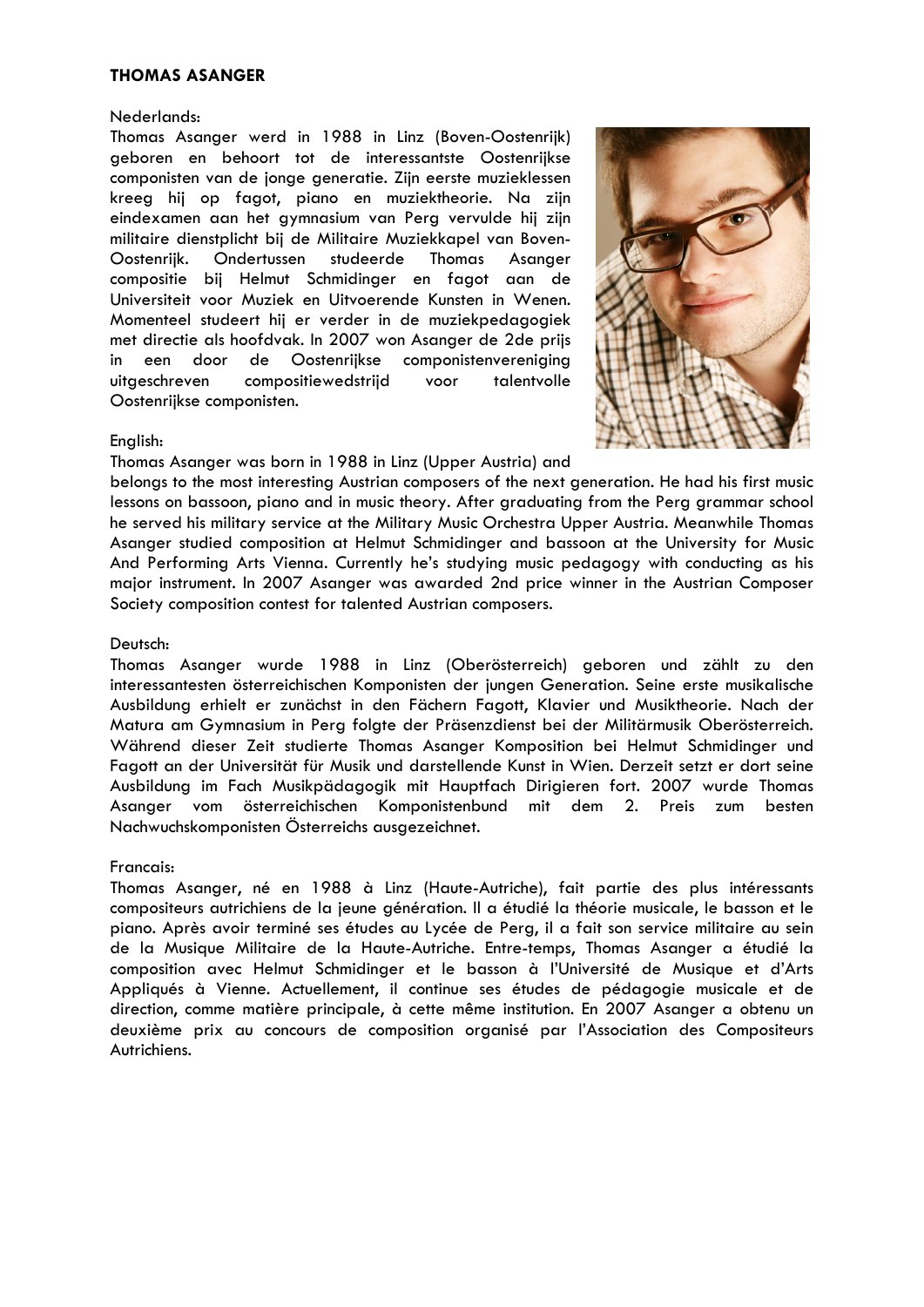# **VOGLER FANFARE Thomas Asanger**



 $\mathbf{1}$ ∑

∑

 $\frac{1}{2}$   $\frac{1}{2}$   $\frac{1}{2}$ 

 $\textcolor{black}{\widehat{\mathfrak{g}}}\hspace{0.1cm}$ 

→<br>∂ <del></del> ື ٌ ٌ ٌ ٌ ٌ

Cymbals a2 Bass Drum

P

f

f

œ > ˙ >

∑

∑

t.

 $_{mp}$ 

X æ

w æ

Í

كون صورة من  $\overline{a}$ > <sup>&</sup>gt; <sup>œ</sup> <sup>œ</sup>  $\geq$  $\geq$ >

∑

∑

 $\overline{4}$ ∑

∑

 $\overline{\mathbf{3}}$ ∑

 $\ddot{b}$   $\ddot{c}$   $\ddot{c}$ 

P

æ

 $\frac{f}{2}$ 

 $\overline{C^{C}}$  Cymbals a 2

f

 $2\,\mathfrak{p}$ 

 $\frac{4}{x}$ 

sffz

4 4 X æ

4 4

4 4

÷

Timpani

Suspended Cymbal

**Full Score** *(Fanfare Band)*

Snare Drum

Drum

÷

÷

∑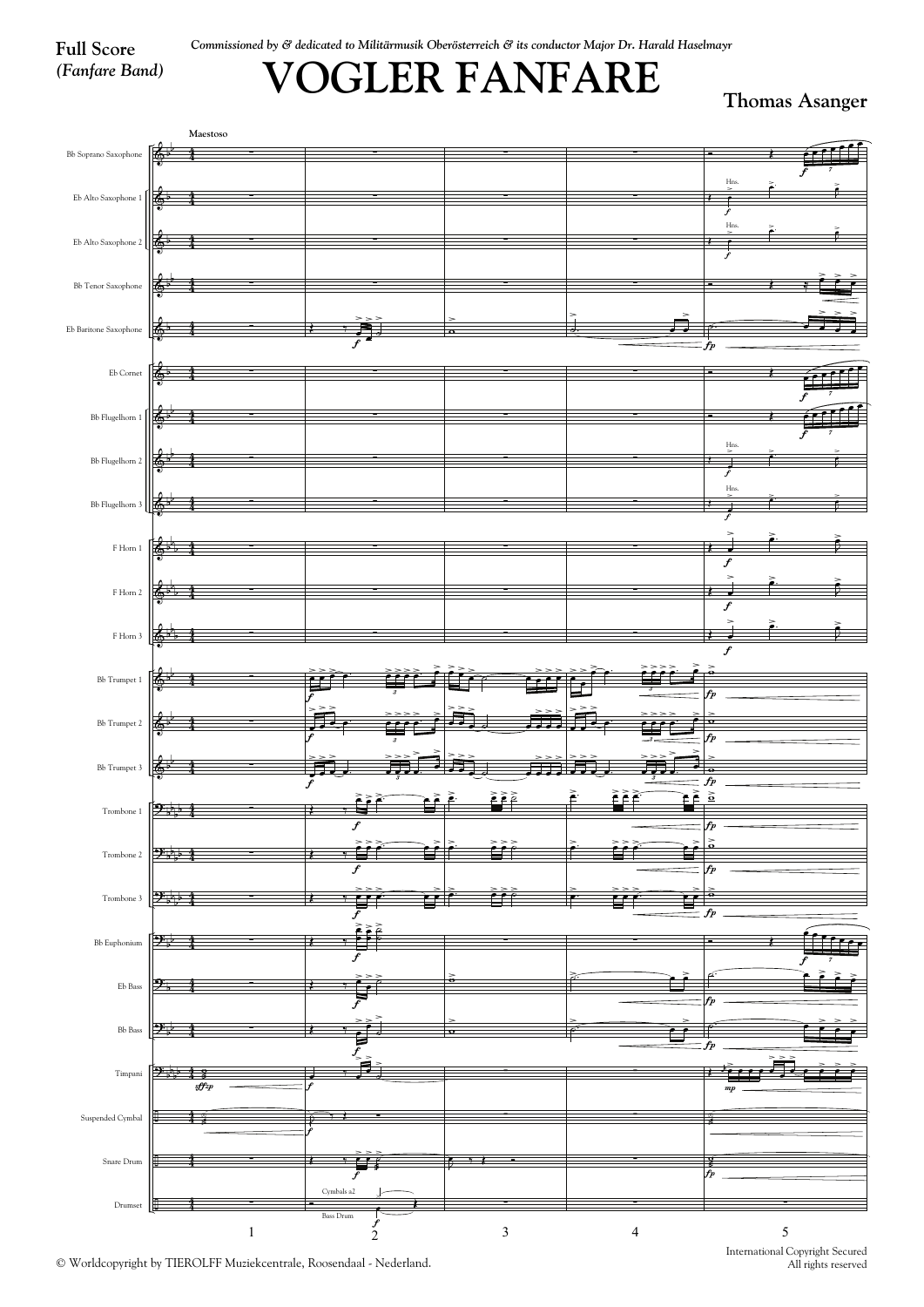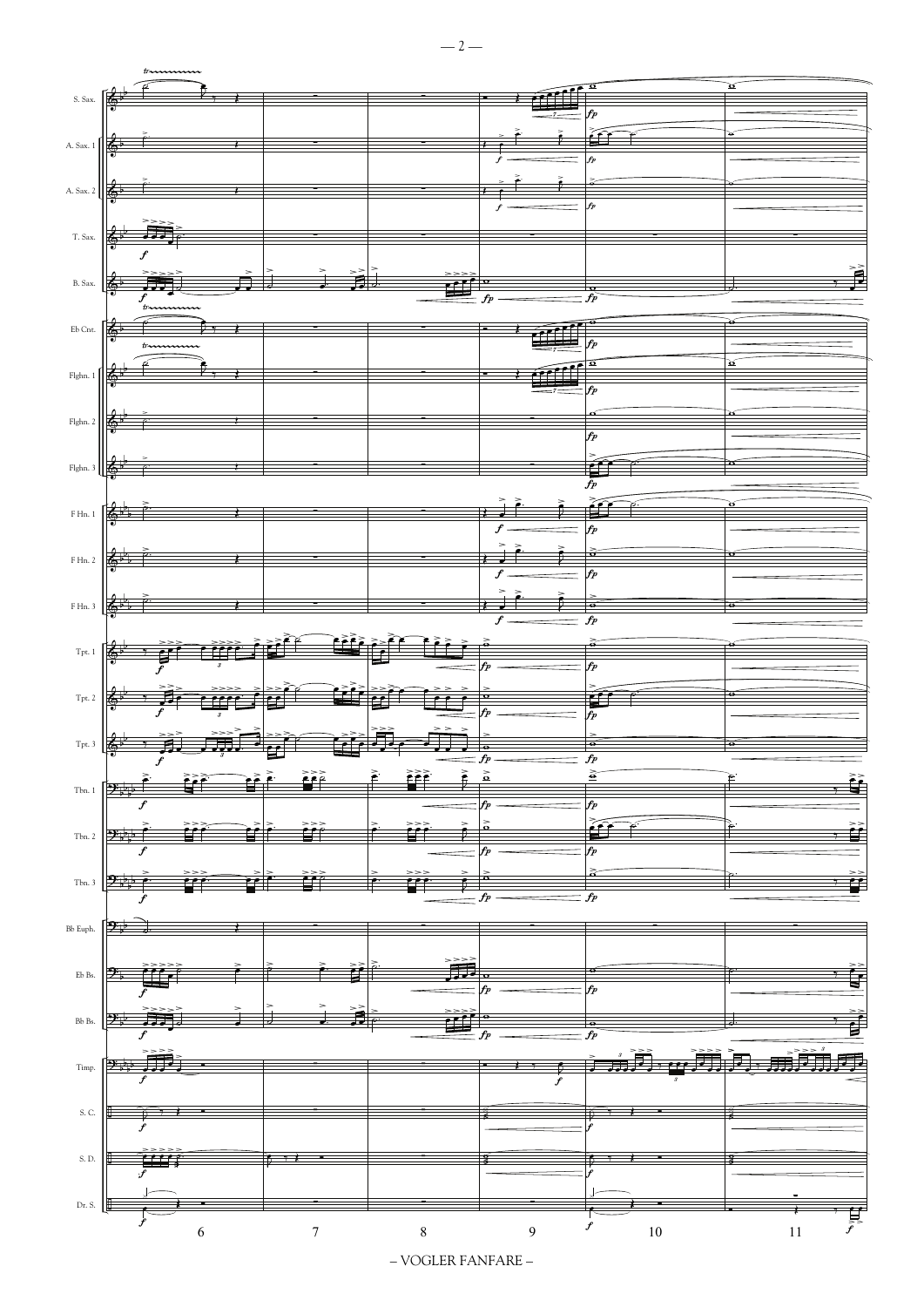

– VOGLER FANFARE –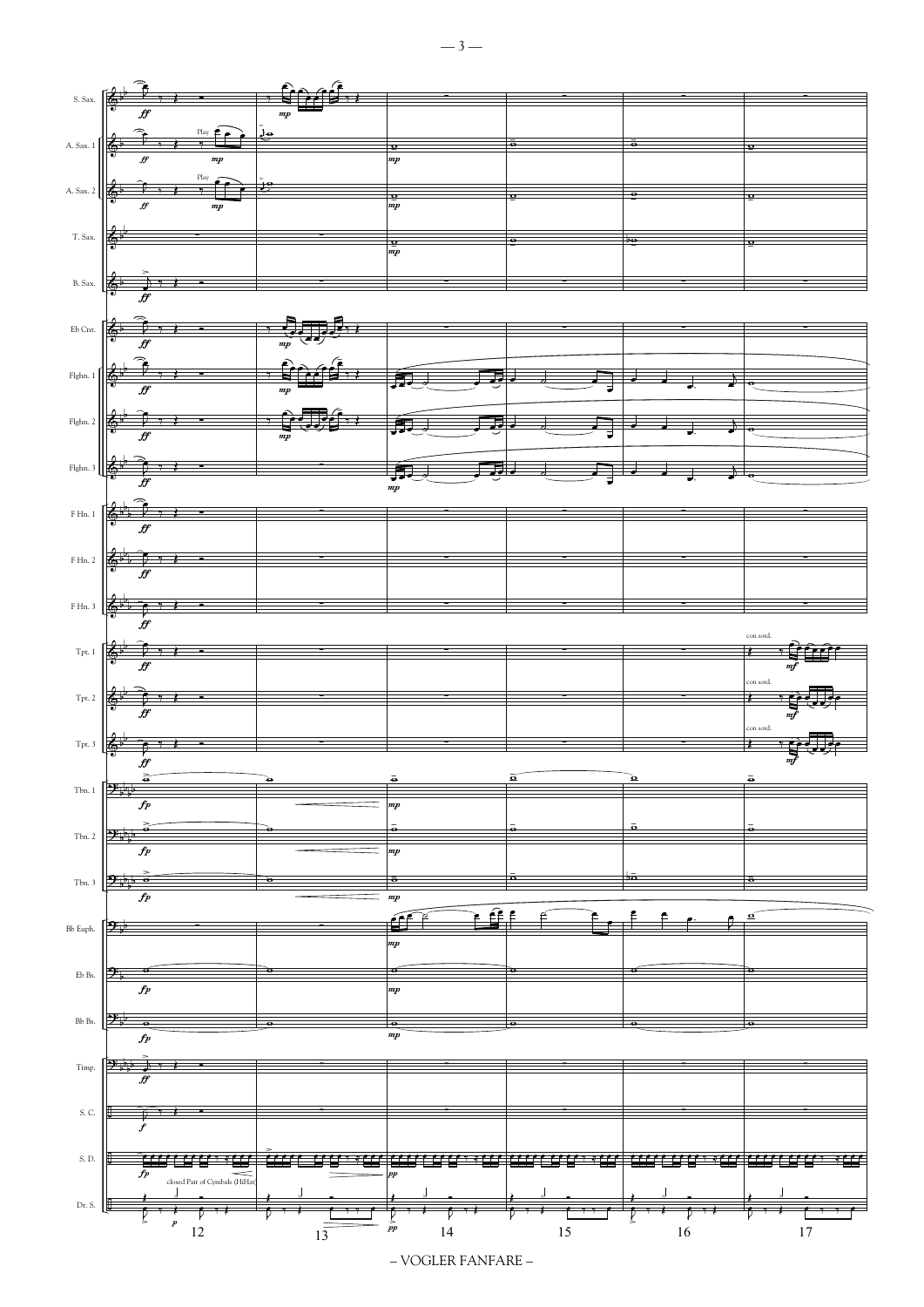

 $-4-$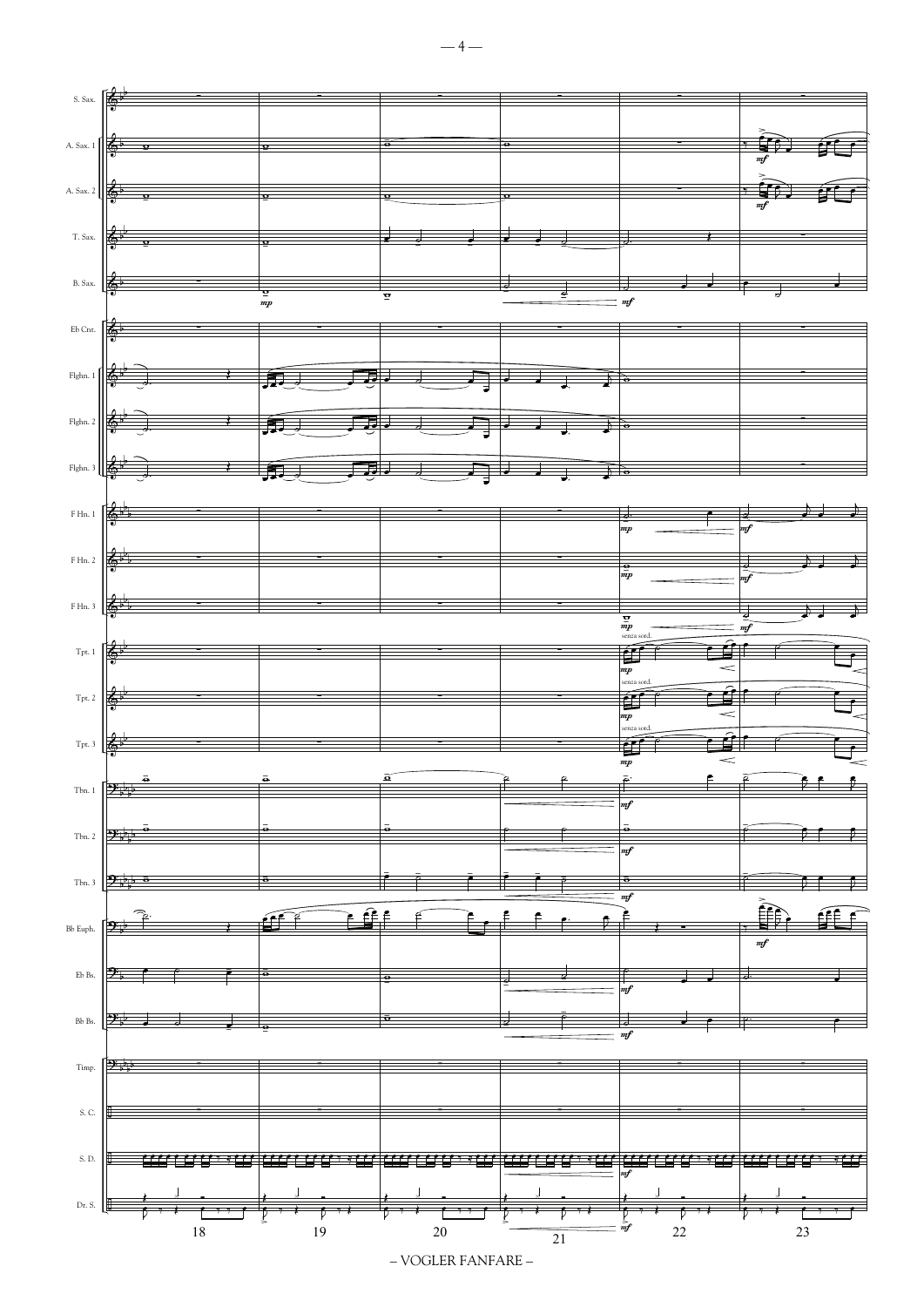

<sup>–</sup> VOGLER FANFARE –